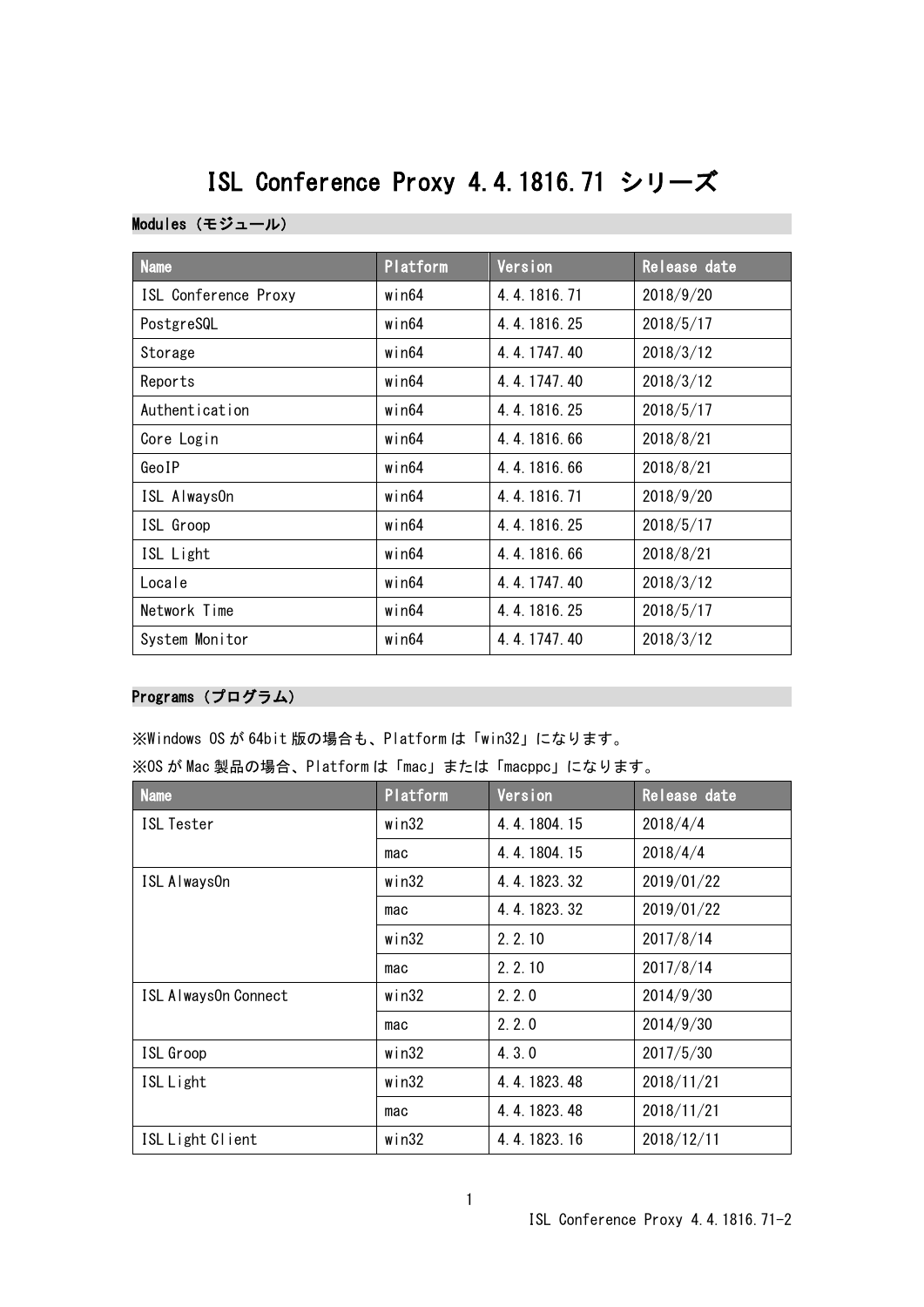| ISL Light Client         | mac   | 4.4.1823.8  | 2018/11/21 |
|--------------------------|-------|-------------|------------|
| ISL Light Desk           | win32 | 4.4.1823.16 | 2018/12/11 |
|                          | mac   | 3, 3, 5     | 2014/7/23  |
| <b>ISL Network Start</b> | win32 | 4.4.1806.15 | 2018/11/30 |
|                          | mac   | 4.4.1931.12 | 2019/9/9   |
| <b>ISL Player</b>        | win32 | 4.4.1728.7  | 2017/8/11  |
|                          | mac   | 4.4.1728.7  | 2017/8/11  |
| ISL WebStart             | win32 | 1.0.2       | 2012/11/6  |

#### Plugins (プラグイン)

※Windows OS が 64bit 版の場合も、Platform は「win32」になります。 ※OS が Mac 製品の場合、Platform は「mac」または「macppc」になります。

| <b>Name</b>     | Platform     | Version    | Release date |
|-----------------|--------------|------------|--------------|
|                 | (Flavor)     |            |              |
| Audio           | win32        | 1, 2, 3    | 2010/3/2     |
|                 | $win32$ (NT) | 1.3.0      | 2011/2/3     |
| Desktop Control | win32        | 1.2.9      | 2010/4/12    |
|                 | macppc       | 1.3.0      | 2011/6/24    |
|                 | mac          | 1.3.3      | 2013/8/23    |
|                 | $win32$ (NT) | 4.4.1823.8 | 2018/6/12    |
| File Transfer   | win32        | 1.4.1      | 2013/9/26    |
|                 | macppc       | 1.3.0      | 2011/6/24    |
|                 | mac          | 1.3.2      | 2012/10/4    |
| Remote Printing | $win32$ (NT) | 1.4.1      | 2016/5/18    |
| Recording       | win32        | 1.4.0      | 2012/11/6    |
| Video           | win32        | 4.1.2      | 2017/1/12    |
| Windows 95 pack | win32 (95)   | 1.2.0      | 2008/11/24   |